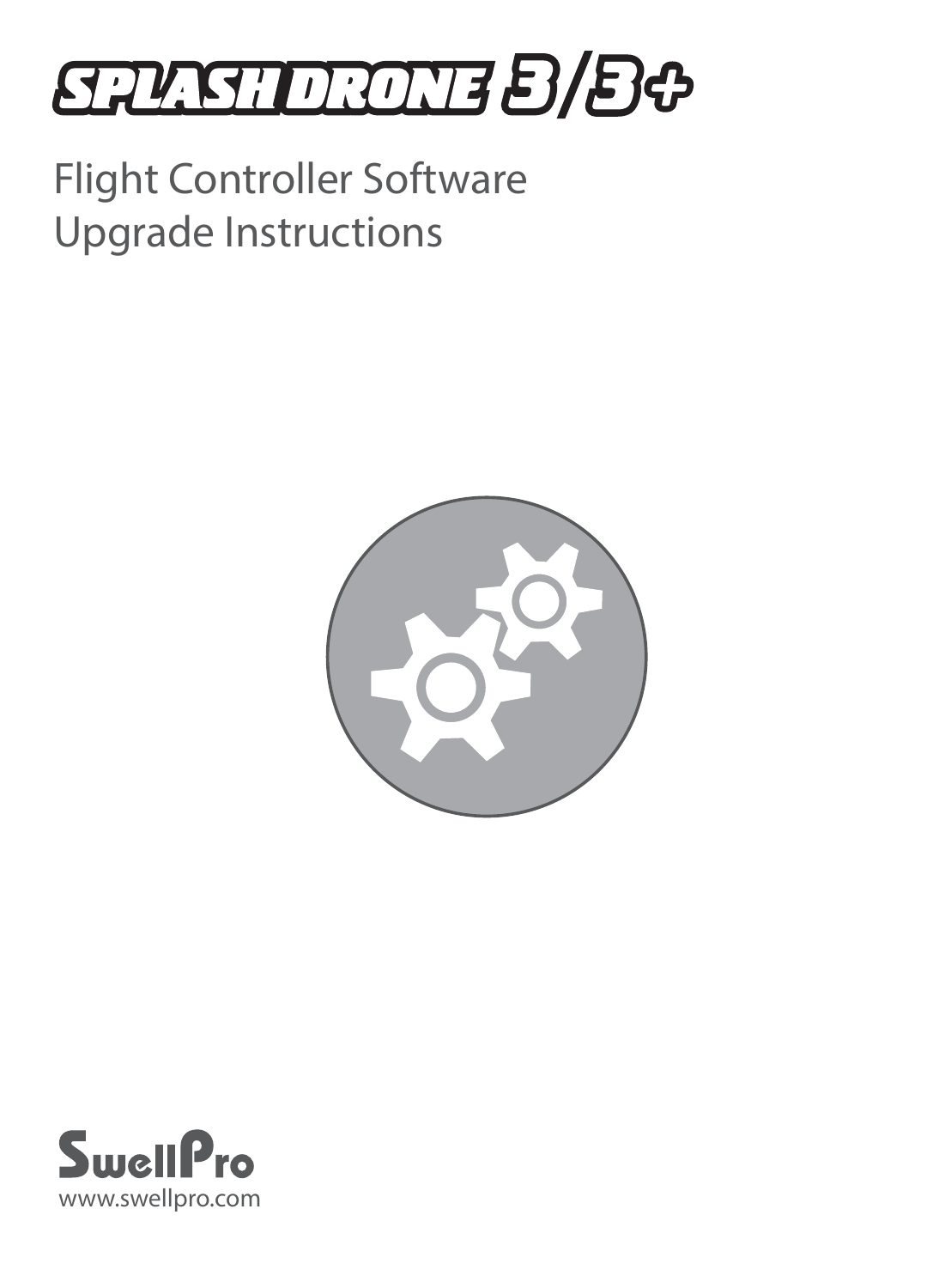To perform the firmware upgrade, you will need a microUSB to USB cable, such as the one supplied with the drone.

1. Go to swellpro.com and visit the Support section/Downloads (https://www.swellpro.com/download.html)

- 1a) Download the latest SplashDrone 3+ firmware.
- 1b) Download the SplashDrone Firmware Updater.
- 1c) Download the SplashDrone 3 Assistant software.
- 2. The Firmware Updater file is for the Windows operating system and is compressed. If your computer cannot open the file, you may need to download a decompression program such as WinRaR, WinZip or 7-Zip.
- 3. Open the file and expand the contents into a location of your choosing. Then run the file that is called: SD3+ FIRMWARE UPLOADER .exe
- 4. Plug the microUSB plug into the motherboard of the drone being careful to align the plug and socket properly.
- 5. Do not plug the battery into the drone.

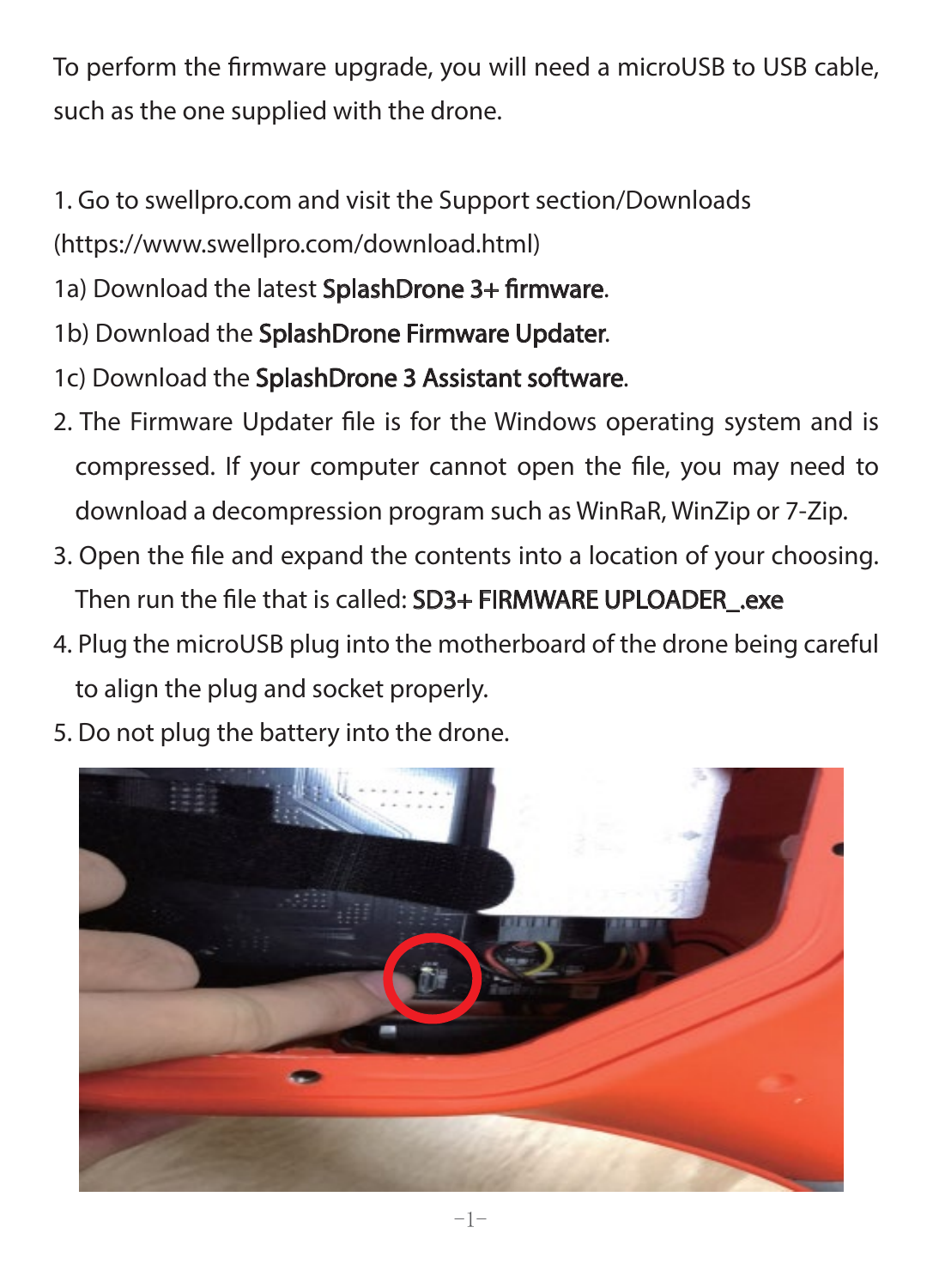6. The Updater program will open and appear as follows:

| ProV2UploaderTool                                                  | x<br>$\overline{a}$         |  |  |  |  |
|--------------------------------------------------------------------|-----------------------------|--|--|--|--|
|                                                                    |                             |  |  |  |  |
| file:                                                              | open                        |  |  |  |  |
|                                                                    | 0%<br>Auto Update<br>Cancel |  |  |  |  |
|                                                                    | connectStatus:              |  |  |  |  |
| Please select the firmware before click the automatic updates<br>Ш |                             |  |  |  |  |

- 7. Click the Open button and select the firmware file that you downloaded from the SwellPro website.
- 8. Click the **Auto Update** button.
- 8a. If the drone is correctly connected, the **ConnectStatus** light will go green and the progress bar will show the level of completion. Firmware updating will take several minutes.
- 9. Ensure that the firmware update completes successfully. Otherwise, press **Auto Update** again. Close the application.

|       | ProV2UploaderTool        | $\overline{\phantom{a}}$ | $\Box$ | $\times$ |
|-------|--------------------------|--------------------------|--------|----------|
|       |                          |                          |        |          |
| file: | .firmware                | open                     |        |          |
|       | 100%                     | <b>Auto Update</b>       | Cancel |          |
|       |                          | connectStatus:           |        |          |
|       | <b>FW Update success</b> |                          |        |          |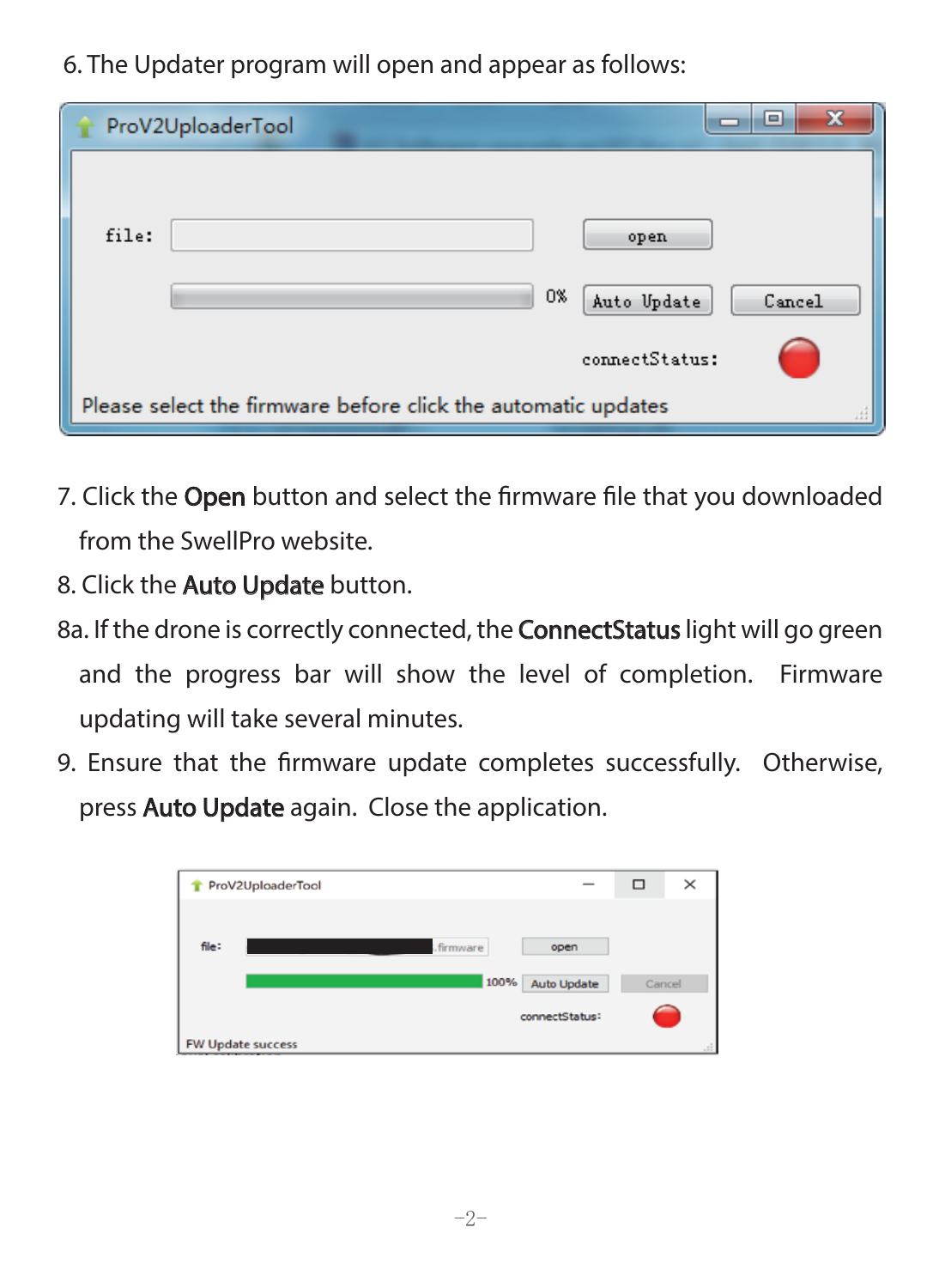6. After the upgrade, unplug the drone from the computer.

It is now necessary to recalibrate the Remote Controller

7. Plug in the drone battery.

8. Plug the USB cable back into the drone and start the SplashDrone Assistant software.

9. Select the correct COM port and press the **Connect** button. As this port changes between different computers, try each COM port until the connection is successful. The **Device Status** at the bottom of the Assistant software screen shows if the drone is connected.

| SwellPro Assistant 3                      |          |                                     |                       |                                                        | $\boldsymbol{\mathsf{x}}$ |  |
|-------------------------------------------|----------|-------------------------------------|-----------------------|--------------------------------------------------------|---------------------------|--|
| COM10 $\sim$<br>Port:<br>Disconnect       | Overview | 排<br>$\ddot{\circ}$<br>Basic<br>Adv |                       |                                                        | Download                  |  |
| Basic                                     |          |                                     |                       | Advanced                                               |                           |  |
| Aircraft<br>X Four-Axis<br>Aircraft Type: |          | <b>RC</b><br>RC Type:               | $S - BUS$             | Voltage<br>Low-voltage Protection:<br>Current Voltage: | Auto-Landing<br>0.14Y     |  |
| Sensitivity<br>Roll<br>100.00%            | Picth    | 100.00%                             | Yaw<br>60.00%         | <b>1st Level Protection:</b><br>2nd Level Protection:  | 14.60V<br>14.40V          |  |
| Channel Detection                         |          |                                     |                       | <b>Golfone</b>                                         |                           |  |
| AIL Left                                  |          |                                     | Right 0               | 20<br>GoHome Alt:                                      |                           |  |
| ELE Up<br>THR Dow                         |          | Up                                  | Down 0<br>$\mathbf 0$ |                                                        |                           |  |
| YAW Left                                  |          |                                     | Right 0               | Real-Time Data                                         |                           |  |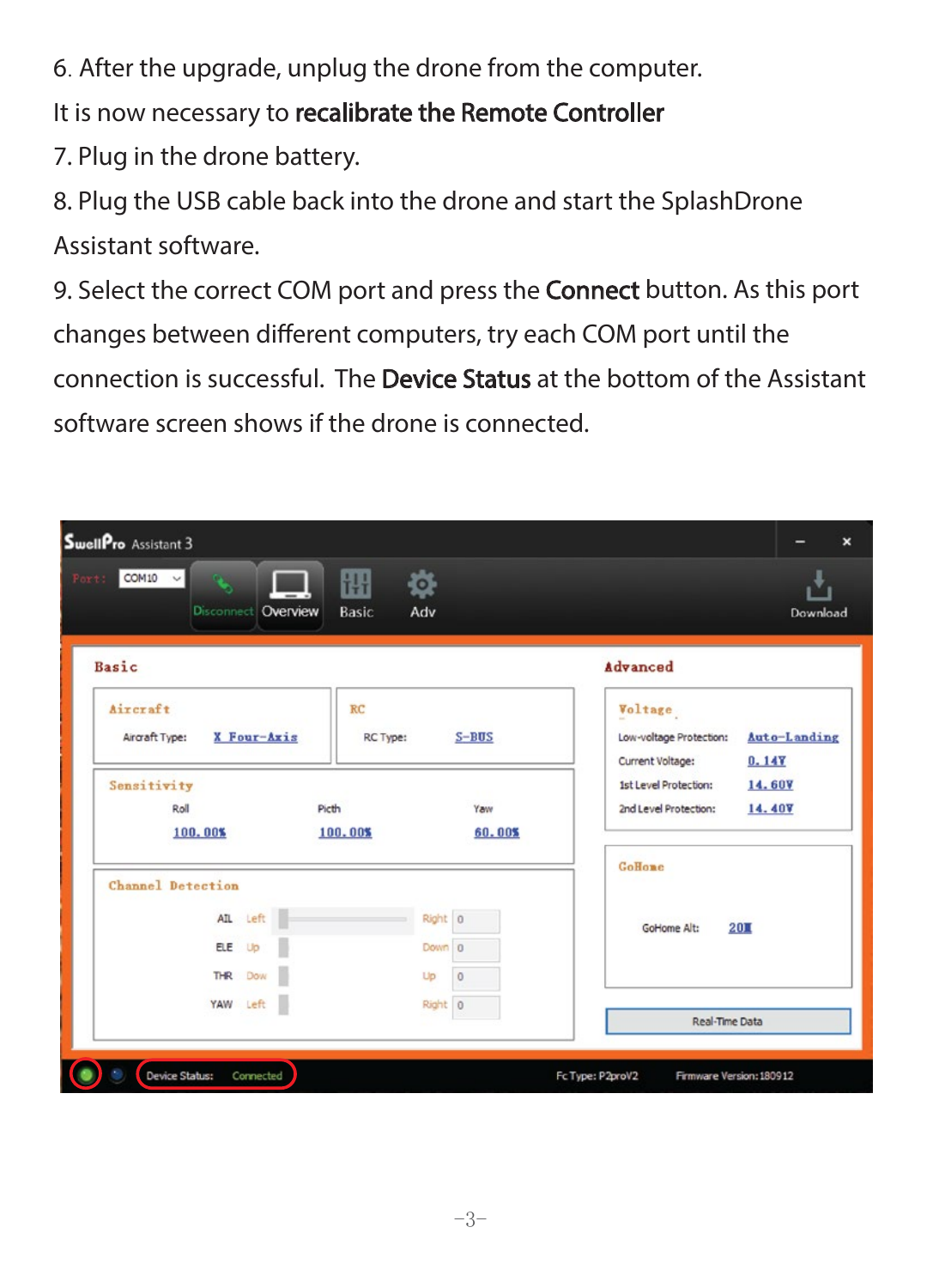#### 10. Click on the **Basic** and **RC**

11. The Assistant software screen should appear as follows.

| SwellPro Assistant 3                                                                                                                                                                                                                                                                                                                                                                                                                                                                                                                                                                                                                                                                                                                         |                                                                                                                                                          |                                  | $\overline{\mathbf{x}}$                                                                                                                                               |
|----------------------------------------------------------------------------------------------------------------------------------------------------------------------------------------------------------------------------------------------------------------------------------------------------------------------------------------------------------------------------------------------------------------------------------------------------------------------------------------------------------------------------------------------------------------------------------------------------------------------------------------------------------------------------------------------------------------------------------------------|----------------------------------------------------------------------------------------------------------------------------------------------------------|----------------------------------|-----------------------------------------------------------------------------------------------------------------------------------------------------------------------|
| $COM11$ $\vee$<br>Port:<br>$\mathbf{G}$<br><b>Disconnect</b><br>Overview                                                                                                                                                                                                                                                                                                                                                                                                                                                                                                                                                                                                                                                                     | ŧμ<br><u>to:</u><br>Basic<br>Adv                                                                                                                         |                                  | Download                                                                                                                                                              |
| RC<br>Frame                                                                                                                                                                                                                                                                                                                                                                                                                                                                                                                                                                                                                                                                                                                                  | Acc.<br>Sense                                                                                                                                            | Compass                          |                                                                                                                                                                       |
| <b>RC</b> Receiver type<br>setting and calibration<br>Splash Drone 3 RC type is SBUS. The<br>RC has been calibrated before leaving<br>the factory and does not need to be<br>calibrated again under normal<br>conditions, If you find the middle,<br>maximum and minimum amount of rod<br>is inconsistent with the software<br>interface, please click the "RC<br>Calibration", push the iovsticks rotate<br>along the outermost part for several<br>turns, then release the joysticks and<br>click "End Calibration", click "End<br>Calibration" again. Check the prompt up<br>parameter. If the Min is 1064±5, middle<br>is 1500±1, max is 1980±5, the<br>calibration is successful. The channels<br>CH1 to CH6 correspond to roll, pitch, | Receiver Type<br><b>PPM</b><br><b>PWM</b><br><b>RC</b> Calibrate<br>All Left<br><b>ELE</b><br>Up<br><b>THR</b><br>Down<br>YAW Left<br><b>Flight Hode</b> | SBUS                             | <b>ICO</b><br>GoHome<br>normal<br>1098<br>1500<br>Right<br>Normal<br>1500<br>Down<br>Normal<br>1500<br>Up<br>Normal<br>1500<br>Right<br><b>RC</b> Calibrate<br>Normal |
| throttle, yaw, flight mode channel,<br>and auto return channel.                                                                                                                                                                                                                                                                                                                                                                                                                                                                                                                                                                                                                                                                              | F/S<br>GPS-SPEE $\vee$<br>AGRI                                                                                                                           | F/S<br>ATT-ALT V<br>$\checkmark$ | 1020                                                                                                                                                                  |
| Device Status:<br>Connected                                                                                                                                                                                                                                                                                                                                                                                                                                                                                                                                                                                                                                                                                                                  |                                                                                                                                                          | Fc Type: P2proV2                 | Firmware Version: 180726                                                                                                                                              |

12. Click on the **RC Calibrate** button

11. The Assistant software will display a message "Please move all stick to

max and min" Click **OK** 

12. Carefully move **both joysticks** to up and down and from side to side to their maximum limits.

13. Move the left and right thumbwheels (camera tilt and roll) to their maximum and minimum.

14. Operate the four silver switches on the top of the remote to each of their maximum and minimum positions. Do **NOT** operate the Smooth+ switches.